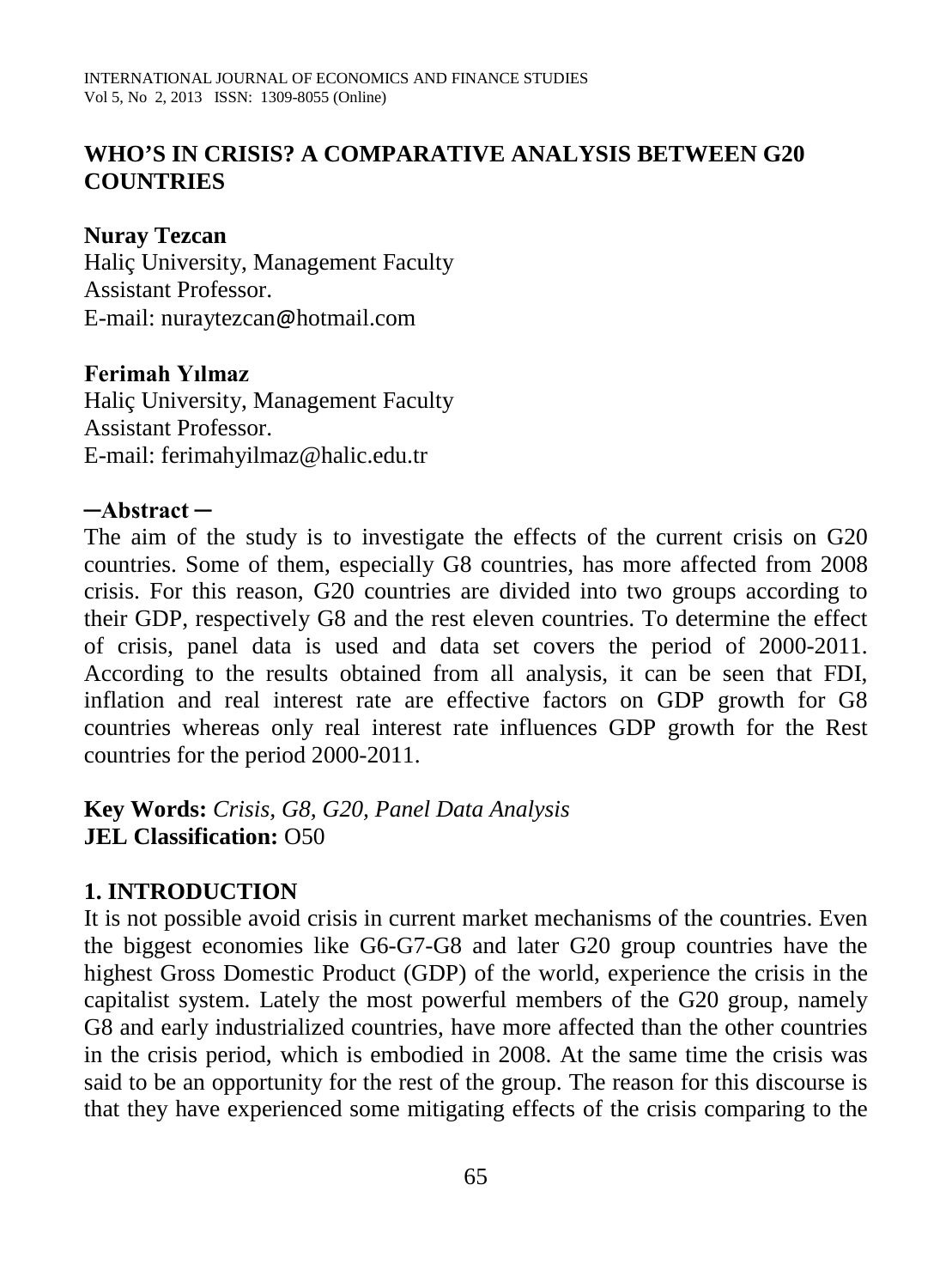G8. These effects are about some financial fund inflows with various maturities and GDP growth. All of these improvements created a moderate weather in late industrialized (rest of G8 in G20) countries. And this moderate weather is being sustained by these countries. When we look at the macroeconomic indicators, it is seen that this improvement has not reflected the real economic condition of the countries stated above.

Previous to 2008 crises in 1980's in Latin America, 1990's Mexico, Argentina, Asia, Russia and 2001 Turkey, they mostly occurred in local reasons and affected regional economies (Boratav, 2009: 2). As we observe these countries, most of them could be defined as they are industrialized economies and they were described newly industrializing countries on those days. Today numerous of them are world's conspicuous economies.

In 2008 majority of world's countries faced the last crisis that still continues. The main reason of this continuity is that the crisis occurred firstly in United States then European Union countries and the other advanced economies. Still, these economies have economic linkages between most of world's markets and countries with financial, real sector and trade relations. These countries named themselves G8 since 1970's; they have been the wealthiest of the world's countries. In recent years G8 expanded to G20, eleven countries have joined them as emerging economies plus European Union Commission. Currently G20 group countries have 90% of global GDP and have 80% of international trade. In this group G8 countries have nearly %65 of global GDP. Thus their economic activities affect whole world and economic relations are crucial between them.

In this study our focus is on the results of the crisis, so we does not concern about the reasons. Thus this study we shall examine the economic performance of G8 and the rest countries during the last crisis period. The main question of this study is that; can we accept the rest countries that they do not affected by the last crisis and are they still safe or are they in trouble like G8. To answer this question we must analyze G8 and the rest countries with economic indicators comparatively. Rest countries were criticized for the way in which they handled the last crisis and are they as strong as they seem.

## **2. THE EFFECTS OF 2008 CRISIS IN G8 AND THE REST COUNTRIES**

20th century international competition became crucial factor because of the capitalist competitive system. This competition system seeks new surplus areas and creates crises, so 20th century had been teemed with crises and wars. After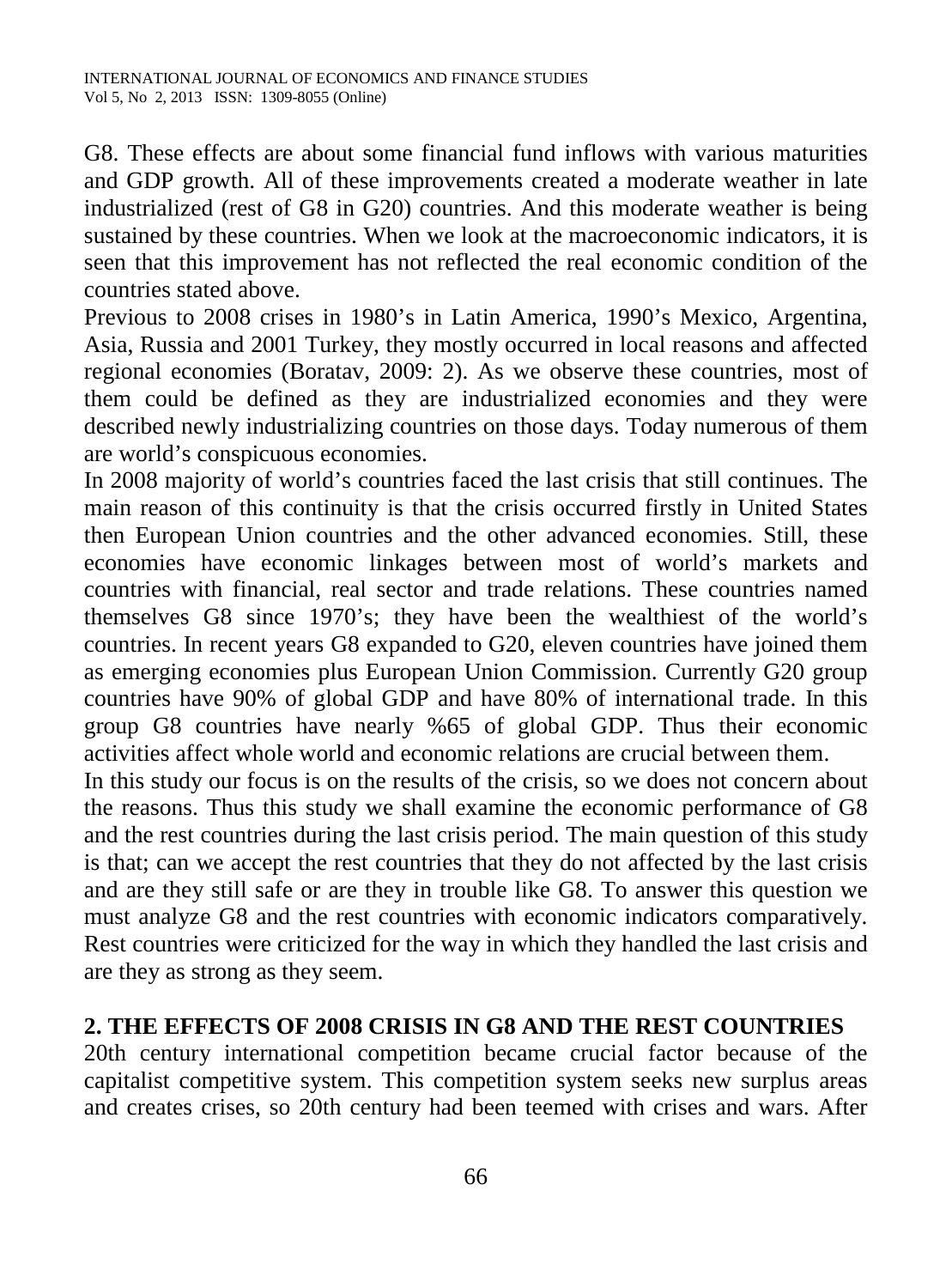first half of the century the number of crises has increased in local, regional or global base (Felton A., Reinhart C., 2008: 1-2). As said before even the economically biggest countries of the world have trouble with the last crisis. These countries are mostly G8 members in G20 group. The other countries in G20 except G8 (Rest countries), they are generally emerging countries and they seem as if they have not been affected by the last crisis like G8 countries. In spite of the moderate weather in Rest countries, it is important to examine the validity of macroeconomic indicators. For this purpose it is observed economic data regarding G8 and Rest countries for the period between 2000-2011.

Having look at the results of 2008 crisis, first effects can be seen as current account deficits, decrease in GDP and GDP growth, increase in interest rates and inflation and rise in dept.



Source: www.g20.org

As can be observed from studying external debt by G8 and Rest countries for 2010 and 2013's first quarter, external debt is higher than Rest and debt volume tends to decrease after 2012 for G8.

The other indicator is reserves; in the figure below Rest countries average reserves are higher than G8. Reserves mean that the central banks hold money in foreign currency and this money may be used imports and external debt payments (Salvatore, 1995: 445-446).

**Figure-2: Gross Official Reserves Average (US Dollars, Millions)**



Source: www.g20.org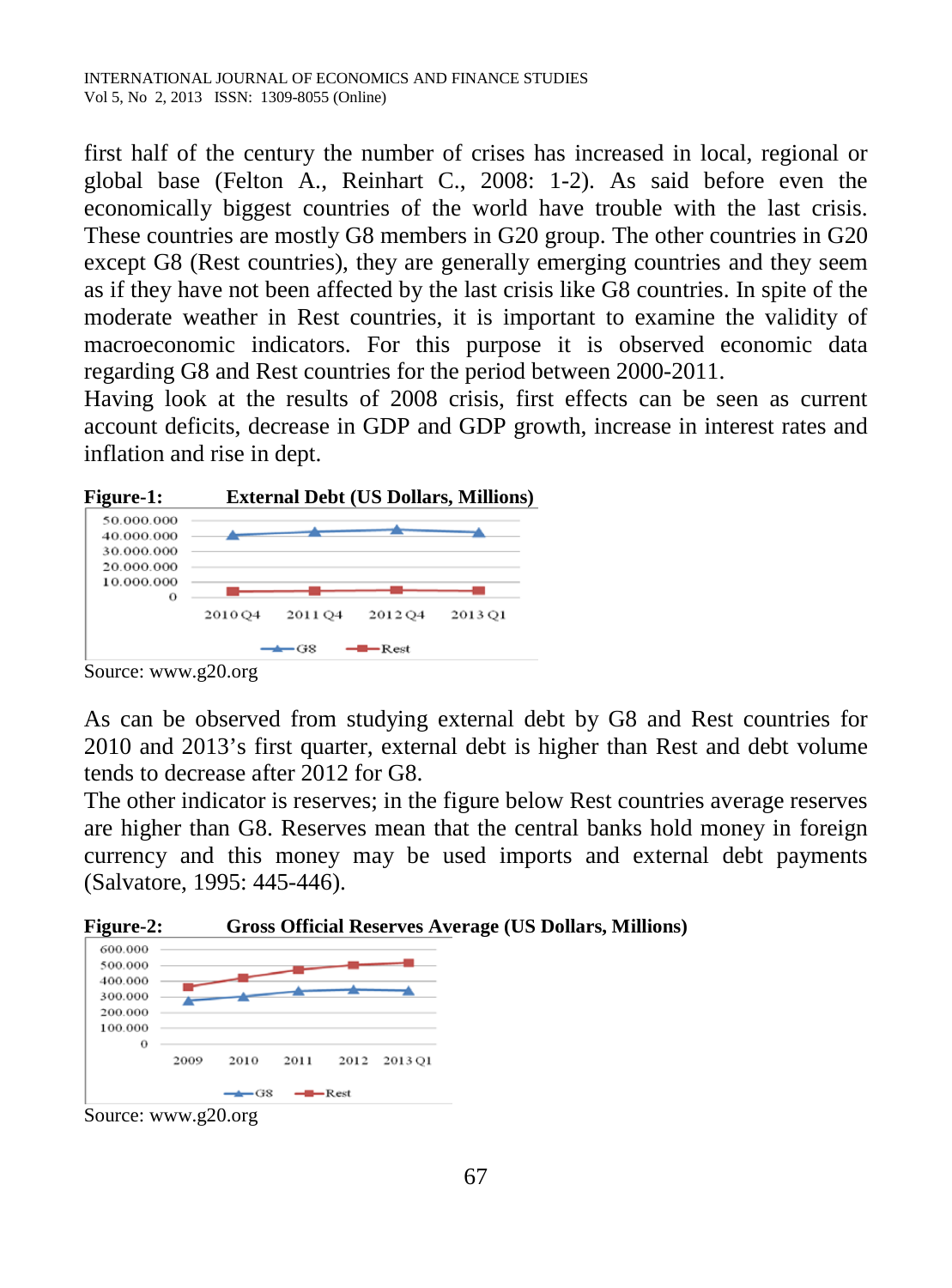High volume on Net Exports of goods and services are held as the another important indicator of economic strength of a country. In the figure below Rest countries improved their export performance from 2005 to 2008. After 2008 their performance declined because of the crisis effect but last two years their net exports were rising. On the other hand net export performance for G8 is negative for 2005-2011 years.



As 2000-2011 exports in GDP data observed; after 2002 Rest countries increased their export volume from %25, 32 to %30,78 in 2011. In the same data we see G8's export volumes were stable, they were % 28,53 in 2000 and %28,73 in 2011 except %24,89 in 2009 after crisis year.

According to 2005-2011 data, current account balance sharply declined after 2008 for both sides that can be explained as the basic impact of the crisis. The reason why the current account balance deteriorated can be explained, by the decline in international demand for exports, rise in imports or diminishing reserves in crisis period. After crisis year, Rest countries' export volumes in their GDP were higher than G8.

**Figure-4: Current account balance (% of GDP)**



Source: www.g20.org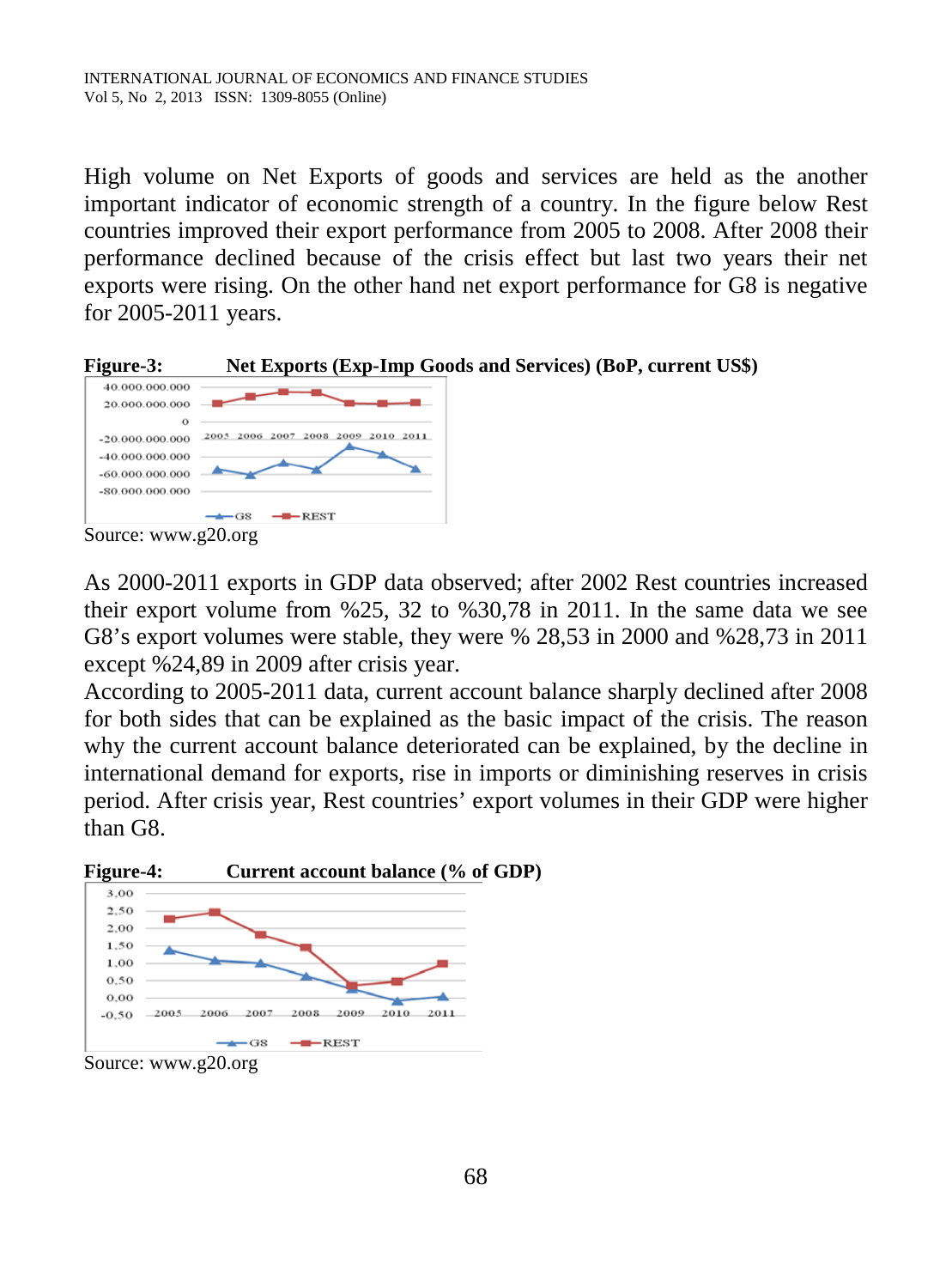Another important indicator is the direction of the short term capital flows in crisis period. When the short term financial inflows have been realized, current account deficits reduce immediately (Rodrik, 2009: 5-6). On the contrary outflows of financial funds create disturbance and deepens crisis (Kazgan, 2002: 189-190). Over the period 2000-2011, portfolio equity of G8 had floating trend with sharp declines in 2002, 2008 and 2011. 2002 downfall might be the result of the US recession in 2001, the other downfalls occurred due to the last crisis. It is noteworthy that there was a huge rise in net inflows in 2009, this may explained due to increasing the monetary base (Quantitative Easing) in US. For the Rest countries the short term capital movements were more stable than G8 before the crisis year. Portfolio equity net inflows increased in Rest countries after 2008.



Source: databank.worldbank.org

According to the observed data and all of above explanations indicate that G8 countries have been affected hardly by the latest crisis for four years in the same time, other economic indicators show that the Rest countries' economic structures seem more fragile than G8.

Real interest rate is equal to nominal interest rate minus the inflation rate. Thus low real interest rate is crucial for economic stability. Rest countries have higher rates than G8. Inflation rates are also higher in Rest countries. The real interest gap between two country groups encourages the financial investors to invest in short term financials in Rest countries.

Inflows of capital from other economies may use to financial requirements of development. The net inflow of Foreign Direct Investments (FDI) raises the performance in an economy (Salvatore, 1995:446). Generally market system based economies invite FDI's for their developmental purposes. High volumes of FDI may meet financial requirements of productive investments and may increase capital accumulation, growth, employment of a country.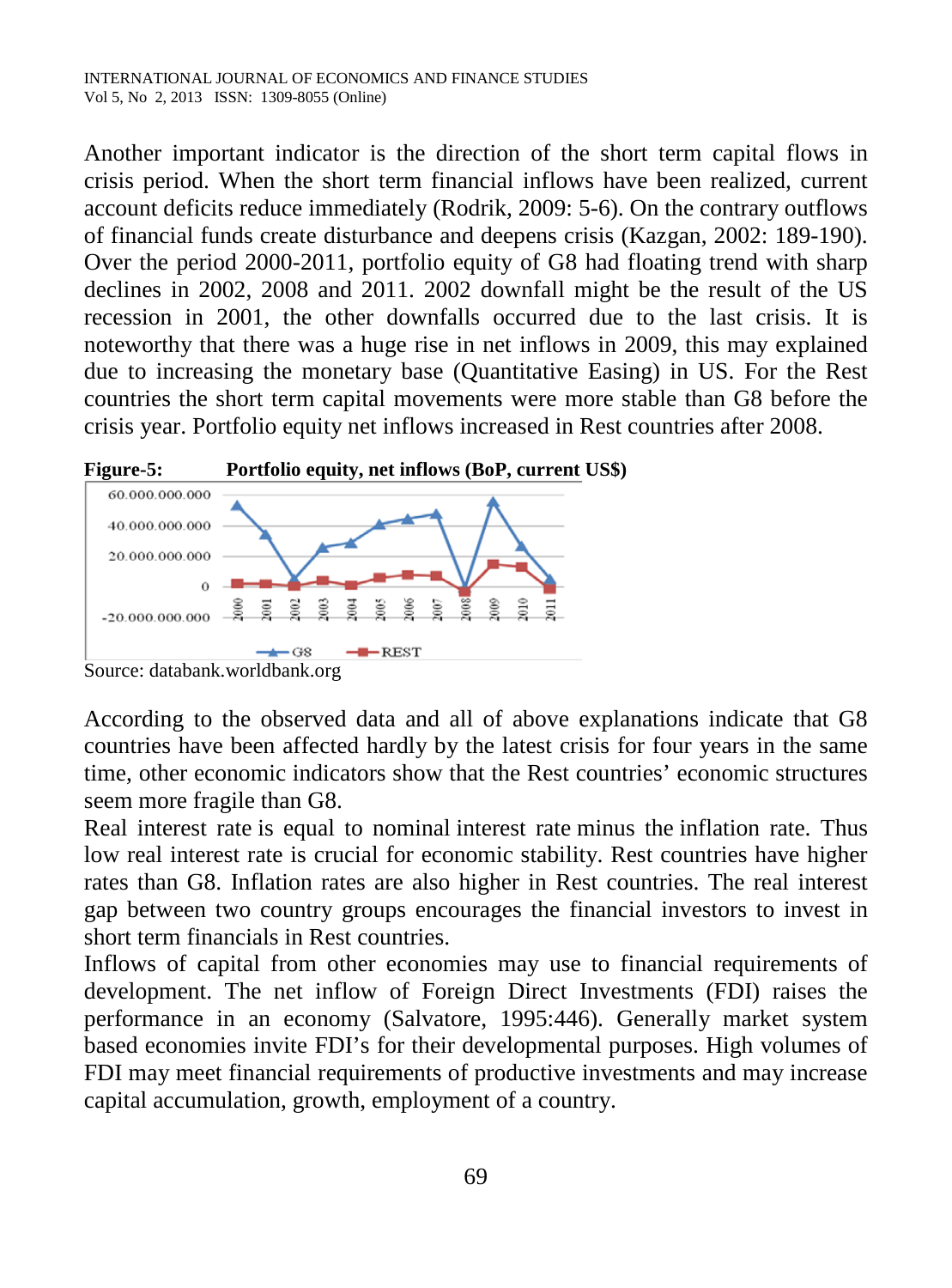In our observation G8's FDI as a percentage of GDP has increased considerably during the past eleven years. According to the data G8's FDI performance was very high in 2000 (G8 was %4,67, Rest %1,65). After 2008 FDI percentages of G8 sharply declined in GDP. In spite of the decline, G8 recovered in a short time. In the figure below we see the amounts of FDI realizations for G8 and the Rest countries. While FDI volumes increased in G8's, The Rest's volumes were decreasing, except crisis year of 2008.



Source: databank.worldbank.org

Even though there is crisis conjuncture, G8 countries are still credible for FDI. Market mechanism system welcomes FDI and it is accepted that high volumes of FDI create stability.



Source: databank.worldbank.org

The general definition of GDP is the sum of the gross value added by all resident producers in the economy. GDP amount and GDP growth are the fundamental economic performance indicators. In emerging countries GDP amounts are not as high as early industrialized countries, so GDP growth rate is more important to them. Early industrialized countries have slow growth rates in general.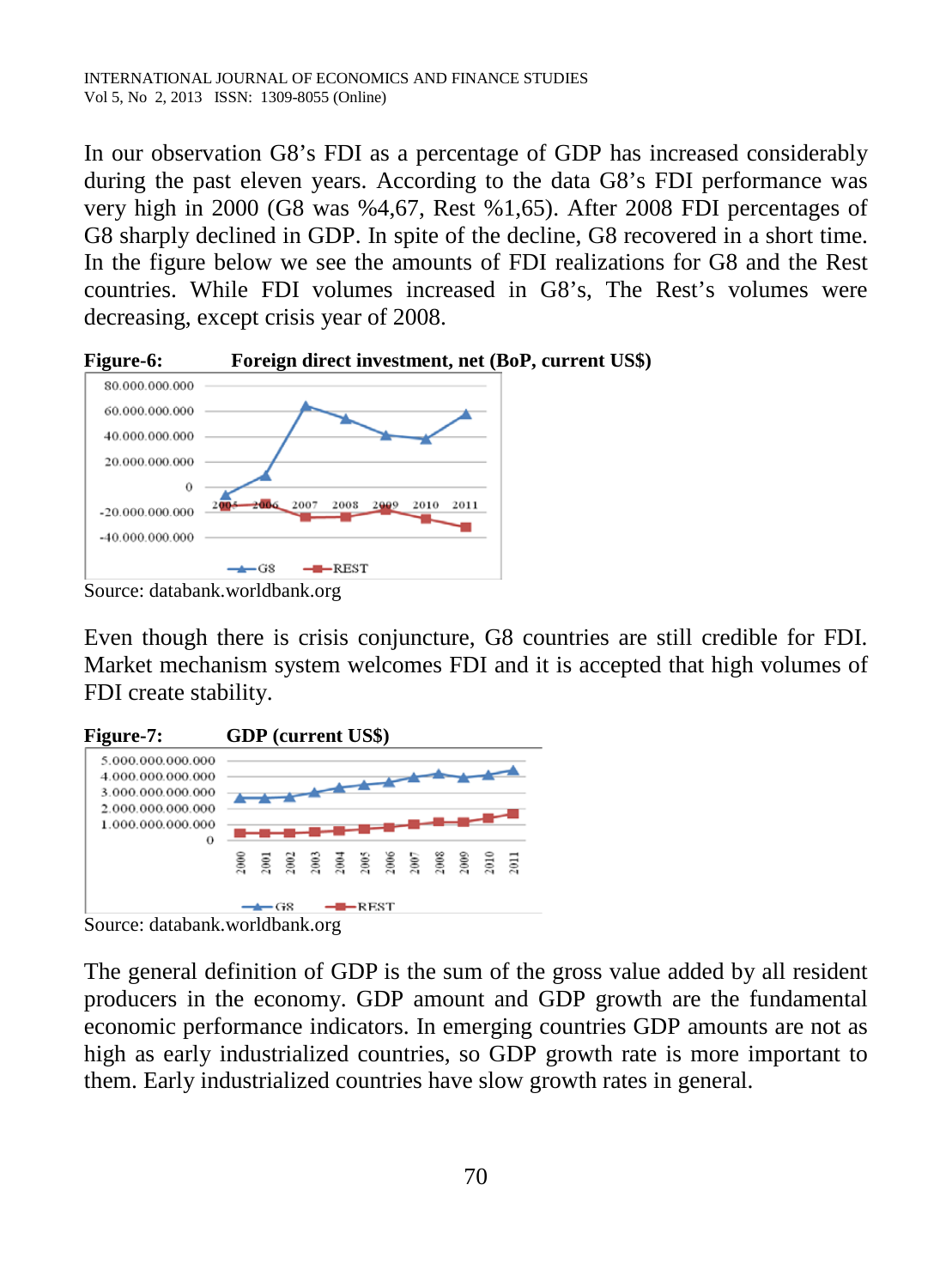In 2000-2011, the Rest's annual growth rate of GDP is parallel but higher than G8 from 2002 to 2011. On the other hand, GDP amounts of G8 are remarkable high, comparing with Rest countries even in crisis years.

The last economic indicator of this study is unemployment rates for both country groups. Unemployment is affected several factors, such as lack of domestic and foreign investments, crisis, political reasons, weights of industry and agricultural sectors in an economy, wage levels, technological developments, government subsidies, population, etc.





Source: databank.worldbank.org

In crisis period, any increase in unemployment is expected, so in our observation we see the same case for G8 and the Rest. In the Figure 8 unemployment rate were higher in Rest countries all taken years.

All of analyses show that short term capital inflows may create optimistic conditions for an economy. But it is quite clear that countries make real sector investments, have positive current account balance, higher GDP, low levels of debt and unemployment, etc. can be very helpful to improve the crisis conditions.

# **3. DATA AND ANALYSIS**

The aim of the study is to investigate the effects of the current crisis on G20 which is divided two groups, G8 and the Rest countries, in terms of economic indicators during 2000-2011 period. For this purpose panel data analysis is employed to determine the difference between G8 countries and the Rest. Panel data analysis considers both cross-section and time dimension in the data and has several advantages. For example, it controls individual heterogeneity and gives more information, more variability, less collinearity among the variables and more efficiency. Also, it measures effects that are simply not detectable in pure crosssection or pure time-series data (Baltagi, 2003:5-7)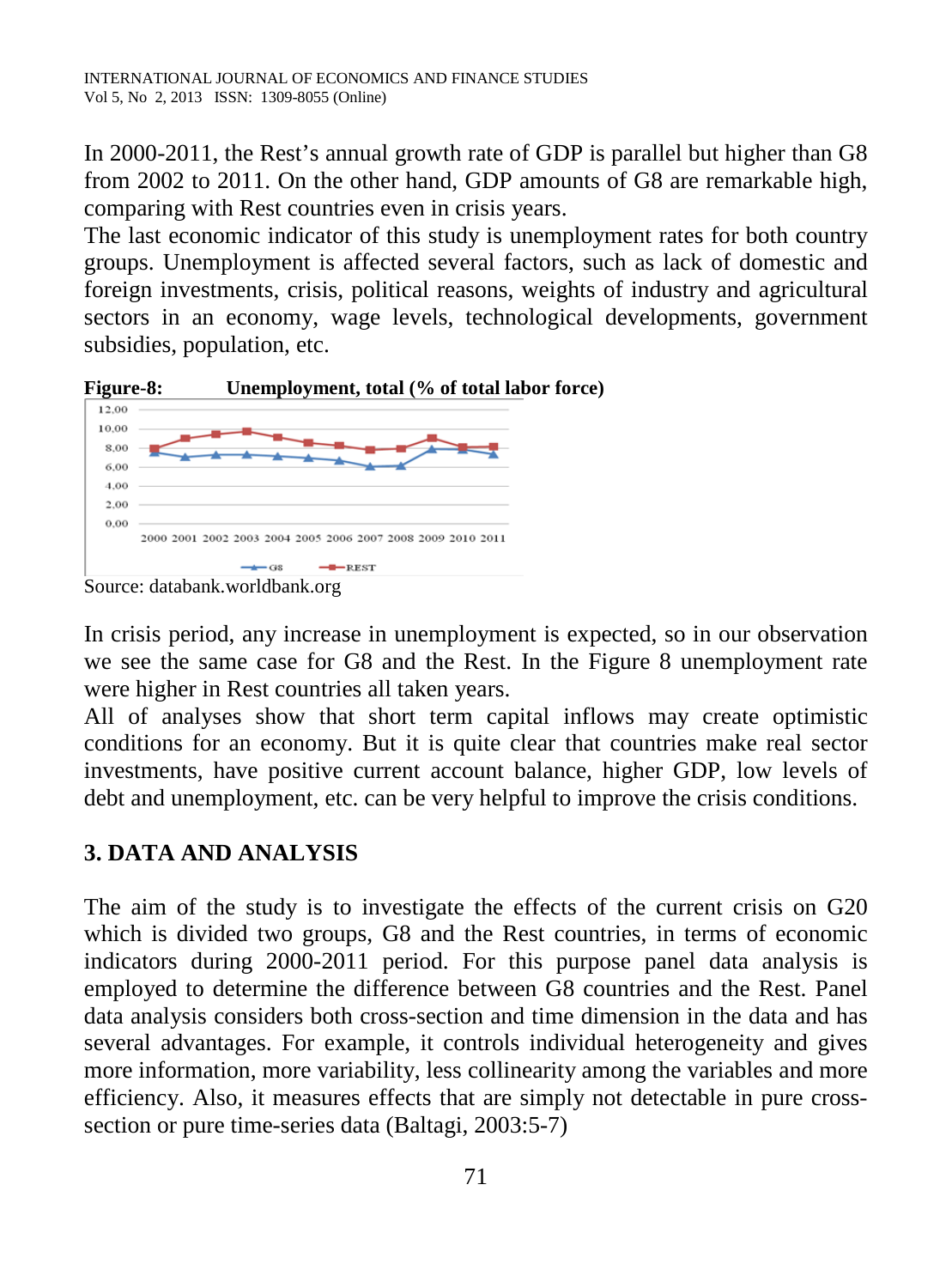The general format of the panel data model is as follows:

|           | $Y_{it} = \alpha + X_{i,t} \beta + u_{it}$ i=1 T<br>(1)                          |
|-----------|----------------------------------------------------------------------------------|
| where     |                                                                                  |
| i         | is the dimension of cross-sectional units                                        |
| t         | is the dimension of time-series                                                  |
| $Y_{it}$  | denotes the dependent variable of the model                                      |
| $\alpha$  | is a scalar                                                                      |
| $\beta$   | is Kx1 and $X_{i,t}$ is the <i>it</i> th observation on K explanatory variables. |
| $u_{i,t}$ | displays the stochastic error term                                               |

At the beginning of the study, data set covers 19 countries and consecutive 12 years between 2000 and 2011 and it has total of 228 country-years observation. However final number of observation drops to 204 due to missing value. Besides, fixed effects model is employed because of the insufficient observation in this analysis. Random effects model is the another model in the panel data analysis and it assumes that the unobservable individual effects  $\alpha$  are random variables that are distributed independently of the regressors (Cameron and Trivedi, 2005:700) In this study, we have only 17 countries therefore fixed effects model is more suitable to examine both G8 countries and the Rest countries separately. All variables used in the analysis are obtained from World Bank database. Some important variables such as external debt, reserves and current account balance are excluded in the study due to absence of data. Table 1 and Table 2 present variables employed in the study and descriptive statistics relating to variables, respectively.

| Table 1: Variables Used in the Analysis |  |  |
|-----------------------------------------|--|--|
|-----------------------------------------|--|--|

| Abbreviation | <b>Description</b>                                                  |
|--------------|---------------------------------------------------------------------|
|              | Dependent variable:                                                 |
| <b>GDPG</b>  | Gross Domestic Product Growth (annual %)                            |
|              | <b>Explanatory variables:</b>                                       |
| FDINetInf    | Foreign direct investment, net inflows (BoP, current millions US\$) |
| <b>INF</b>   | Inflation, consumer prices (annual %)                               |
| <b>RIR</b>   | Real Interest Rate (annual %)                                       |
| <b>UNEMP</b> | Unemployment, total (% of total labor force)                        |

As can be seen from Table 2, GDPG rate is higher in the Rest countries than G8 countries in terms of mean whereas INF, RIR and UNEMP rates are lower in G8 countries than the Rest countries.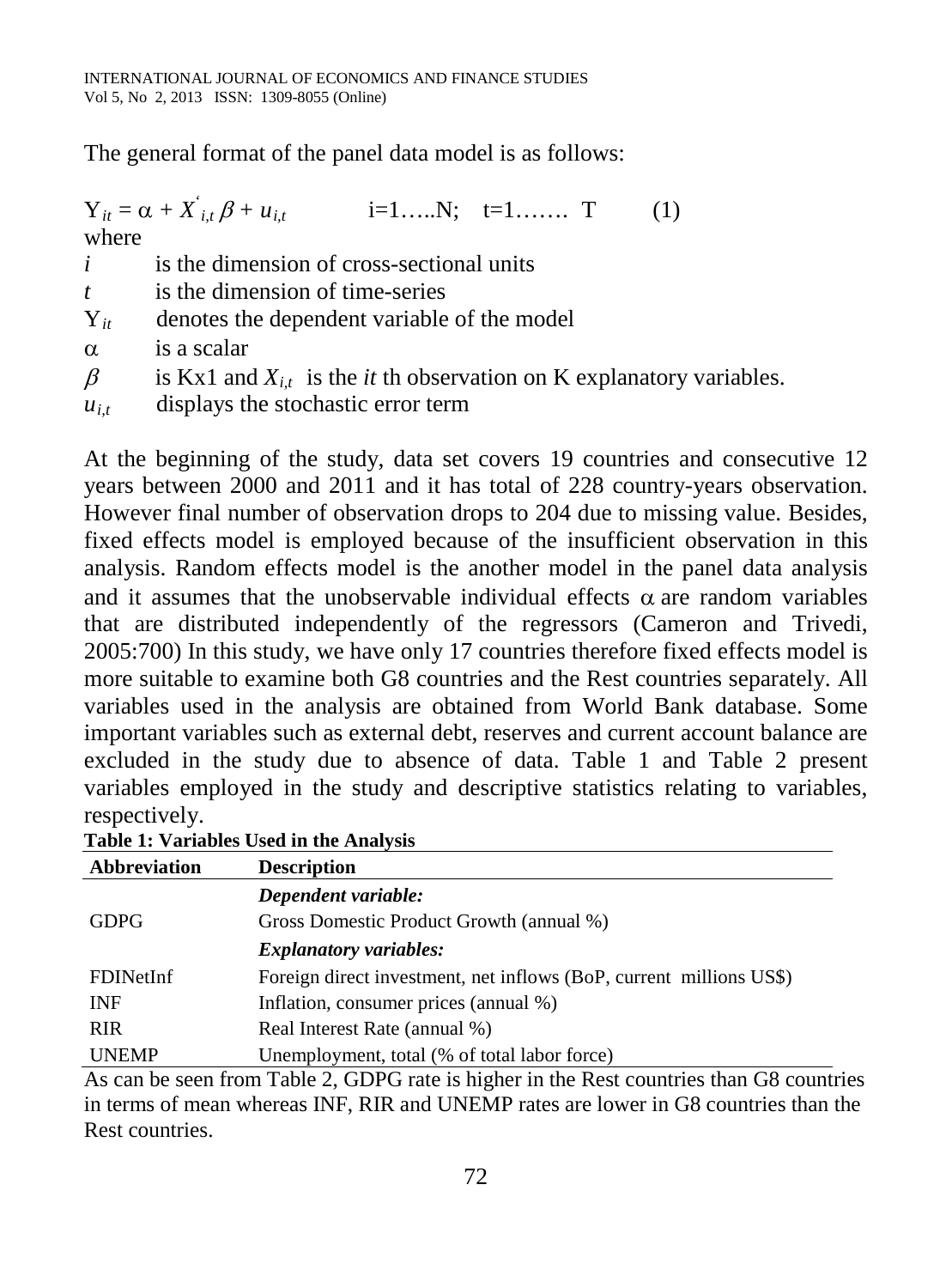| THE REST COUNTRIES |           |       |          |               | <b>G8 COUNTRIES</b> |                 |      |      |         |                  |      |
|--------------------|-----------|-------|----------|---------------|---------------------|-----------------|------|------|---------|------------------|------|
|                    |           | Std.  |          |               |                     |                 |      | Std. |         |                  |      |
|                    | Mean Dev. |       | Min      | <b>Max</b>    | N                   |                 | Mean | Dev. | Min     | Max N            |      |
| <b>GDPG</b>        | 4.95      | 3.42  | $-5.95$  |               |                     | 14.20 108 GDPG  | 1.92 | 2.86 | $-7.82$ | 10.00 96         |      |
| <b>FDINetInf</b>   | 2.09      | 1.66  | $-3.54$  | 6.14          |                     | $108$ FDINetInf | 2.32 | 2.49 | $-1.08$ | 11.14 96         |      |
| <b>INF</b>         | 6.82      | 8.4   | $-0.77$  | 54.92 108 INF |                     |                 | 3.14 | 4.18 |         | $-1.35$ 21.46 96 |      |
| <b>RIR</b>         | 7.84      | 12.18 | $-10.03$ | 47.71 108 RIR |                     |                 | 2.68 | 3.40 | $-9.63$ | 13.05 96         |      |
| <b>IJNEMP</b>      | 8.49      | 6.30  | 2.5      | 27.20         | 108 I               | <b>UNEMP</b>    | 7.12 | 1.84 | 3.9     |                  | - 96 |

#### **Table 2: Descriptive Statistics Employed in the Analysis**

#### **3.1 Empirical Results**

After conducting fixed effects model, Table 3 provides results from obtained panel data analysis. According to this, FDINetInf, INF and RIR variables are found to have a significant impact on GDPG for G8 countries while only RIR variable has negative influence on GDPG for the Rest countries. As the coefficient of FDI indicates, G8 countries tend to be more stable than the Rest countries in terms of economic credibility.

|                          | MODEL I: THE REST COUNTRIES |                            |         | MODEL II: G8 COUNTRIES          |                     |                                |         |  |
|--------------------------|-----------------------------|----------------------------|---------|---------------------------------|---------------------|--------------------------------|---------|--|
| Dependent Variable: GDPG |                             |                            |         | <b>Dependent Variable: GDPG</b> |                     |                                |         |  |
|                          |                             | Std.                       | t       |                                 |                     | Std.                           | t       |  |
|                          | <b>Coefficients</b>         | Error                      | values  |                                 | <b>Coefficients</b> | <b>Error</b>                   | values  |  |
| <b>FDINetInf</b>         | 0.0878                      | 0.1285                     | 0.68    | <b>FDINetInf</b>                | $0.2989**$          | 0.1315                         | 2.27    |  |
| <b>INF</b>               | $-0.0755$                   | 0.0807                     | $-0.94$ | <b>INF</b>                      | $0.2743**$          | 0.1245                         | 2.20    |  |
| <b>RIR</b>               | $-0.1073*$                  | 0.0625                     | $-1.72$ | <b>RIR</b>                      | $-0.4616**$         | 0.1841                         | $-2.51$ |  |
| <b>UNEMP</b>             | $-0.3566$                   | 0.2278                     | $-1.57$ | <b>UNEMP</b>                    | $-0.3226$           | 0.2275                         | $-1.42$ |  |
| constant                 | $9.1370***$                 | 1.8807                     | 4.86    | constant                        | $3.9013**$          | 1.7146                         | 2.28    |  |
| Number of                |                             |                            |         | Number of                       |                     |                                |         |  |
| obs.                     | 108                         |                            |         | obs.                            | 96                  |                                |         |  |
| Number of                |                             |                            |         | Number of                       |                     |                                |         |  |
| groups                   | 9                           |                            |         | groups                          | 8                   |                                |         |  |
| F                        | 2.04                        |                            |         | F                               | 2.86                |                                |         |  |
| Prob > F                 | $0.0949*$                   |                            |         | Prob > F                        | $0.0283**$          |                                |         |  |
| R-sq: within             | 0.0896                      |                            |         | R-sq: within                    | 0.2572              |                                |         |  |
| between=                 | 0.0866                      |                            |         | between=                        | 0.8302              |                                |         |  |
| overall=                 | 0.0624                      |                            |         | overall=                        | 0.3615              |                                |         |  |
| rho                      | 0.6026                      |                            |         | rho                             | 0.2092              |                                |         |  |
|                          |                             | * $p<0.10$ ; ** $p<0.05$ ; |         |                                 |                     | * $p < 0.10$ ; ** $p < 0.05$ ; |         |  |
| <b>Legend</b>            |                             | *** $p < 0.01$             |         | <b>Legend</b>                   | $***p<0.01$         |                                |         |  |

#### **Table 3: Results of Panel Data Analysis for the G8 Countries and the Rest Countries** MODEL I: THE REST COUNTRIES MODEL II: G8 COUNTRIES